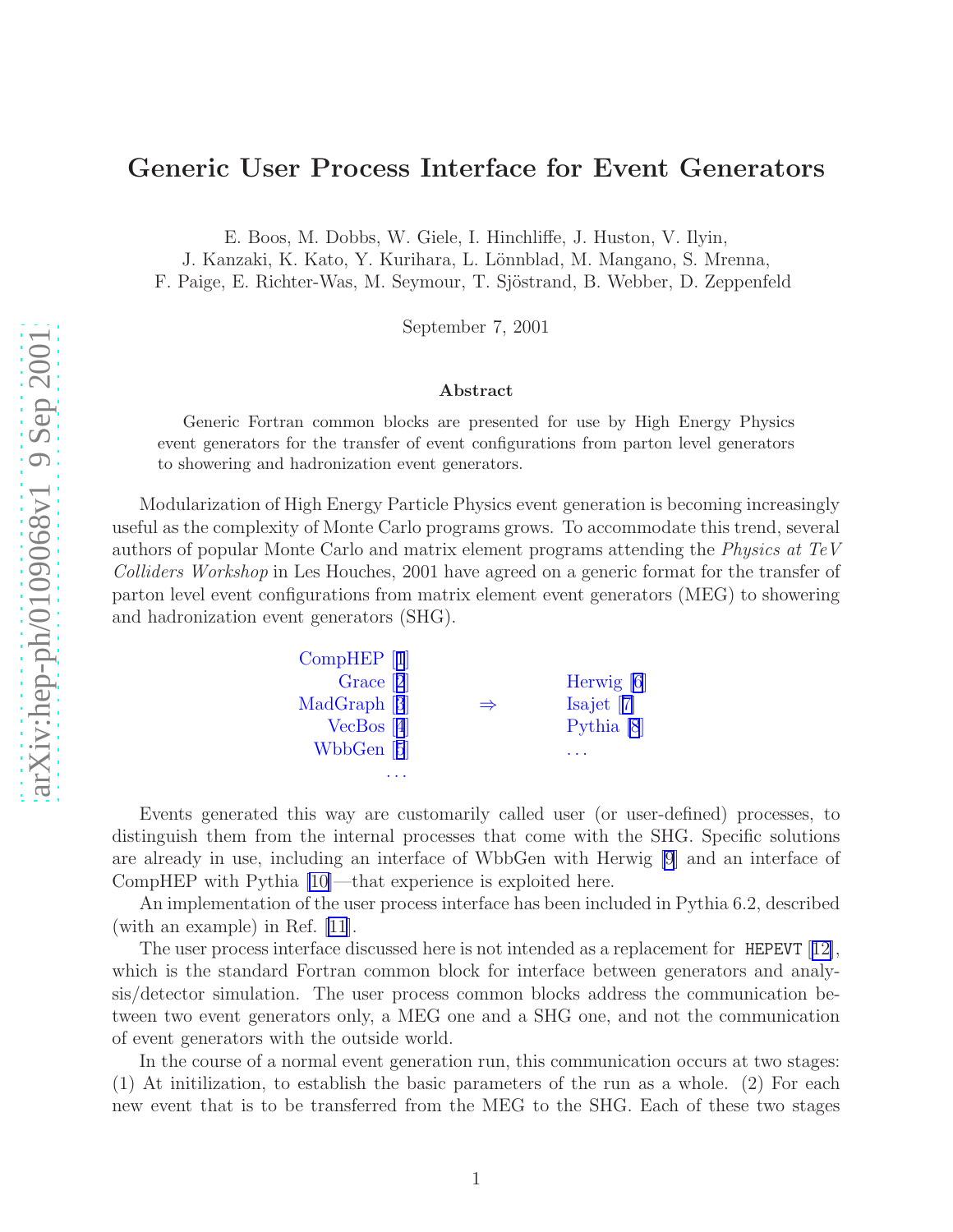here corresponds to its own Fortran common block.<sup>1</sup> These common blocks are described in detail in the next two sections, followed by some examples.

One can also foresee that each stage will be associated with its own subroutine, called from the SHG, where information is put in the respective common block, based on output from the MEG. The details of these subroutines are likely to be specific to a given MEG and may also be specific to a given SHG. The subroutine names UPINIT and UPEVNT (each with no arguments) were chosen for the Pythia 6.2 implementation. They are intended to be generic (the usual PY prefixes are omitted), and only dummy versions are packaged with the program. It is recommended that other SHG authors use the same dummy routine names (with zero arguments) such that for simple cases which do not require intervention 'by hand', MEG authors will be able to interface several SHGs with a single set of routines. Example routines are presented in the Pythia documentation [\[11\]](#page-13-0).

In general, a user process run may consist of a number of subprocesses, each denoted by a unique integer identifier. If the user wishes to have the SHG unweight events using acceptance-rejection and/or mix together events from different processes, then the user process author will need to supply a subroutine that is able to return an event of the requested subprocess type to the SHG on demand. The author may choose to organize the subroutine to generate the event 'on the fly', or to read the event from a file stream (with a separate file stream for each subprocess). The SHG will also need information about the subprocess cross section and/or maximum event weight to select which process is generated next and for acceptance-rejection. This information will need to be known from the onset (and could, for example, be determined in advance from an initialization run). Alternatively, the user may already have a proper mixture of subprocesses from the MEG and only wish the SHG to process events in the order they are handed in. We therefore allow for several different event weight models.

If extra information is needed for a specific user implementation, then a implementationspecific common block should be created. The meaning of the user process common block elements should not be overloaded, as this would defeat the generic purpose.

The descriptions in this paper are intended for event generator authors and may appear complex—most of the details will be transparent to the casual user.

# 1 'User Process' Run Information

The run common block contains information which pertains to a collection of events.

In general this information is process dependent and it is impossible to include everything in a generic common block. Instead only the most general information is included here, and it is expected that users will have to intervene 'by hand' for many cases (i.e. a user may need to specify which cutoffs are used to avoid singularities, which jet clustering algorithm has been used to recombine partons in a next-to-leading-order calculation, the effective parton  $masses, \ldots$ ).

<sup>&</sup>lt;sup>1</sup>An interface in C++ has been developed in Ref. [[13\]](#page-13-0) and contains similar information content as that discussed here.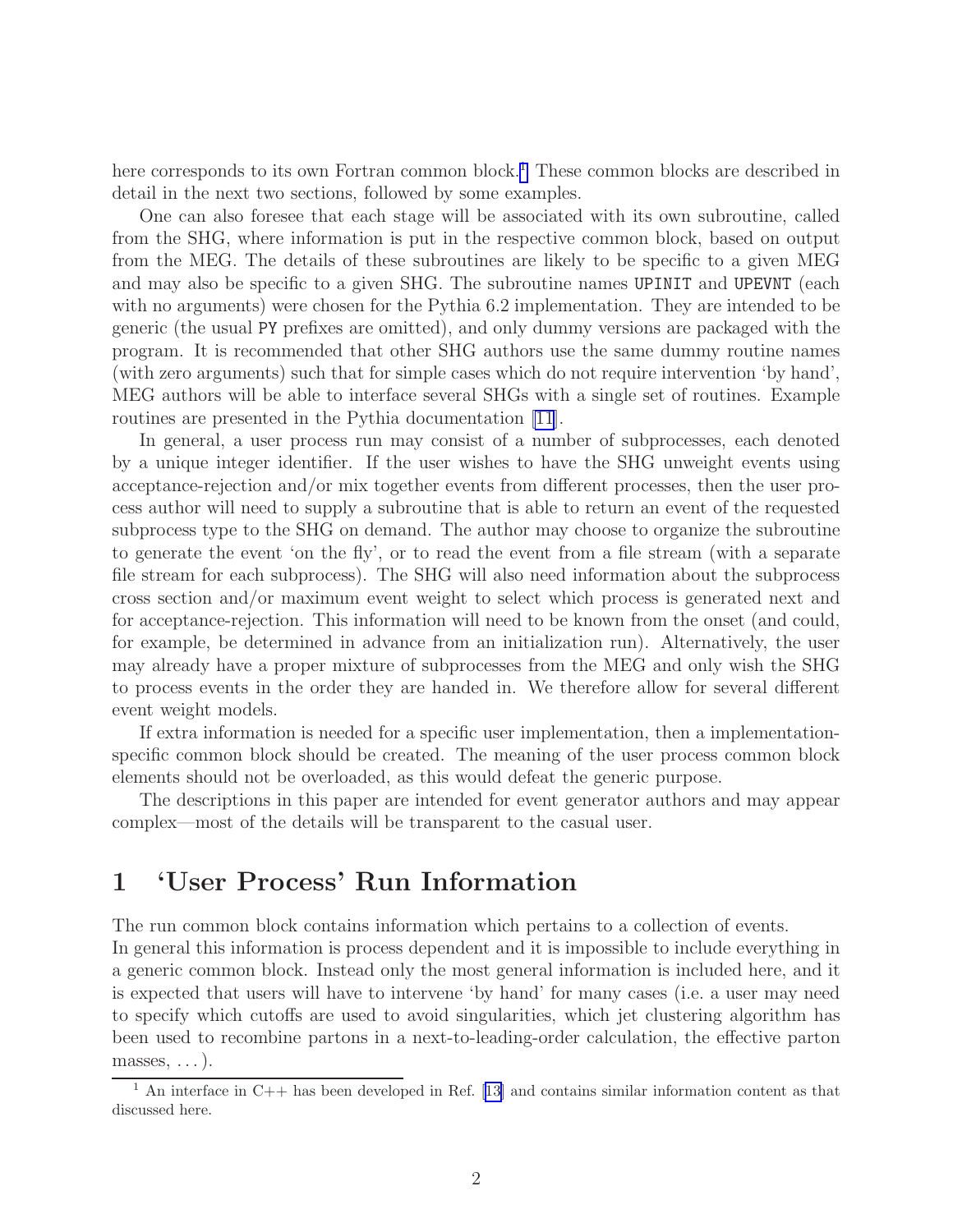```
integer MAXPUP
parameter ( MAXPUP=100 )
integer IDBMUP, PDFGUP, PDFSUP, IDWTUP, NPRUP, LPRUP
double precision EBMUP, XSECUP, XERRUP, XMAXUP
common /HEPRUP/ IDBMUP(2), EBMUP(2), PDFGUP(2), PDFSUP(2),
+ IDWTUP, NPRUP, XSECUP(MAXPUP), XERRUP(MAXPUP),
+ XMAXUP(MAXPUP), LPRUP(MAXPUP)
```
## HEPRUP 'User Process' Run Common Block

• parameter MAXPUP=100 : maximum number of different processes to be interfaced at one time

## Beam Information

Beam particle 1 (2) is defined as traveling along the  $+Z$  ( $-Z$ ) direction.

- integer IDBMUP(2) : ID of beam particle 1 and 2 according to the Particle Data Group convention[[14\]](#page-13-0)
- double EBMUP(2) : energy in  $GeV$  of beam particles 1 and 2
- •integer PDFGUP(2) : the author group for beam 1 and 2, according to the Cernlib PDFlib  $(15)$ specification
- integer PDFSUP(2): the PDF set ID for beam 1 and 2, according to the Cernlib PDFlib specification

For  $e^+e^-$  or when the SHG defaults are to be used, PDFGUP=–1, PDFSUP=–1 should be specified.

The PDFlib enumeration of PDFs is sometimes out of date, but it is the only unique integer labels for PDFs available. In the case where a PDF not included in PDFlib is being used, this information will have to be passed 'by hand'.

## Process Information

• integer IDWTUP : master switch dictating how the event weights  $(XWGTUP)$  are interpreted The user is expected to pick the most appropriate event weight model for a run, given the MEG input at hand and the desired output. Normally the SHG should be able to handle all of the models.

A summary of the IDWTUP switches is presented in Table [1](#page-4-0).

 $+1$  Events are weighted on input and the SHG is asked to produce events with weight  $+1$ as output. XSECUP and XERRUP need not be provided, but are calculated by the SHG. XWGTUP is a dimensional quantity, in pb, with a mean value converging to the cross section of the process. The SHG selects the next subprocess type to be generated, based on the relative size of the XMAXUP(i) values. The user-supplied interface routine must return an event of the requested type on demand from the SHG, and the maximum weight XMAXUP (or a reasonable approximation to it) must be known from the onset. A given event is accepted with a probability XWGTUP/XMAXUP(i). In case of rejection, a new event type and a new event are selected. If  $XMAXUP(i)$  is chosen too low, such that XWGTUP violates the XMAXUP(i), the SHG will issue a warning and update XMAXUP(i) with the new maximum weight value. If events of some types are already available unweighted, then a correct mixing of these processes is ensured by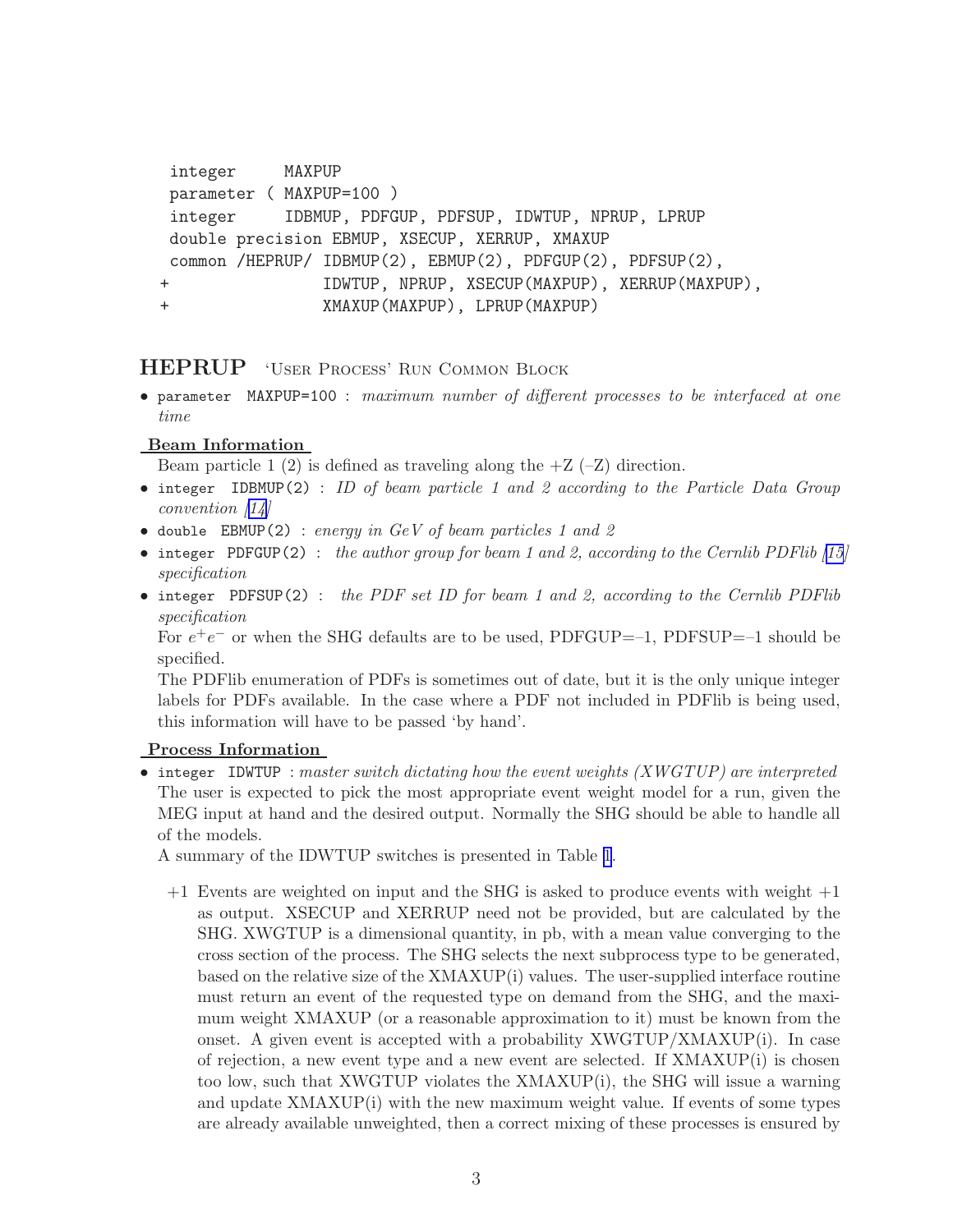putting  $XWGTUP = XMAXUP(i)$ . In this option also the internal SHG processes are available, and can be mixed with the external ones. All weights are positive definite. k-factors may be included on an event by event basis by the user process interface by re-scaling the XWGTUP for each event.

- $-1$  Same as above (IDWTUP=+1), but the event weights may be either positive or negative on input, and the SHG will produce events with weight  $+1$  or  $-1$  as output.<sup>2</sup> A given event would be accepted with a probability |XWGTUP|/|XMAXUP(i)| and assigned weight  $sign(1, XWGTUP)$ , where the sign function transfers the sign of  $XWGTUP$ onto 1. A physics process with alternating cross section sign must be split in two ID-PRUP types,<sup>3</sup> based on the sign of the cross section, such that all events of a particular IDPRUP have the same event weight sign. Also the XMAXUP(i) values must be available for these two IDPRUP types separately, so that  $|XMAXUP(i)|$  gives the relative mixing of event types, with event acceptance based on |XWGTUP|/|XMAXUP(i)|.
- +2 Events are weighted on input and the SHG is asked to produce events with weight +1 as output. The SHG selects the next subprocess type to be generated, based on the relative size of the XSECUP(i) values. The user-supplied interface routine must return an event of the requested type on demand from the SHG. The cross sections XSECUP(i) must be known from the onset. A given event is accepted with a probability  $XWGTUP/XMAXUP(i)$ . In case of rejection, a new event of the same type would be requested. In this scenario only the ratio XWGTUP/XMAXUP(i) is of significance. If events of some types are already available unweighted, then a correct mixing of these processes is ensured by putting  $XWGTUP = XMAXUP(i)$ . A k-factor can be applied to each process by re-scaling the respective XSECUP(i) value at the beginning of the run, but cannot be given individually for each event. In this option also the internal SHG processes are available, and can be mixed with the user processes.
- $-2$  Same as above (IDWTUP=+2), but the event weights may be either positive or negative on input, and the SHG will produce events with weight  $+1$  or  $-1$  as output. A physics process with alternating cross section sign must therefore be split in two IDPRUP types, based on the sign of the cross section, such that all events of a particular IDPRUP have the same event weight sign. Also the  $XSECUP(i)$  and  $XMAXUP(i)$  values must be available for these two IDPRUP types separately, so that  $|XSECUP(i)|$  gives the relative mixing of event types, with event acceptance based on |XWGTUP|/|XMAXUP(i)| and the total cross section of the two IDPRUP types combined given by XSECUP(i)+XSECUP(j).
- $+3$  Events are unweighted on input such that all events come with unit weight XWGTUP= $+1$ . The SHG will only ask for the next event. If any mixing or unweighting is desired, it will have to be performed by the user process interface. The SHG will not reject any

<sup>&</sup>lt;sup>2</sup>Negative-weight events may occur e.g. in next-to-leading-order calculations. They should cancel against positive-weight events in physical distributions. The details of this cancellation are rather subtle when considered in the context of showers and hadronization, however, and a proper treatment would require more information than discussed here. The negative-weight options should therefore be used with some caution, and the negative-weight events should be a reasonably small fraction of the total event sample.

<sup>3</sup>The motivation for this requirement is best understood with a simple example: imagine two subprocesses with the same cross section. The first process includes events with both positive and negative event weights such that two events out of three have weight  $+1$  and the third  $-1$ . All events from the second process have positive weight +1. In this scenario these two processes should be 'mixed' with proportions 3:1 to account for the cancellations that occur for the first process. The proportions for the mixing are communicated to the SHG by supplying the positive and negative contributions to the cross section separately.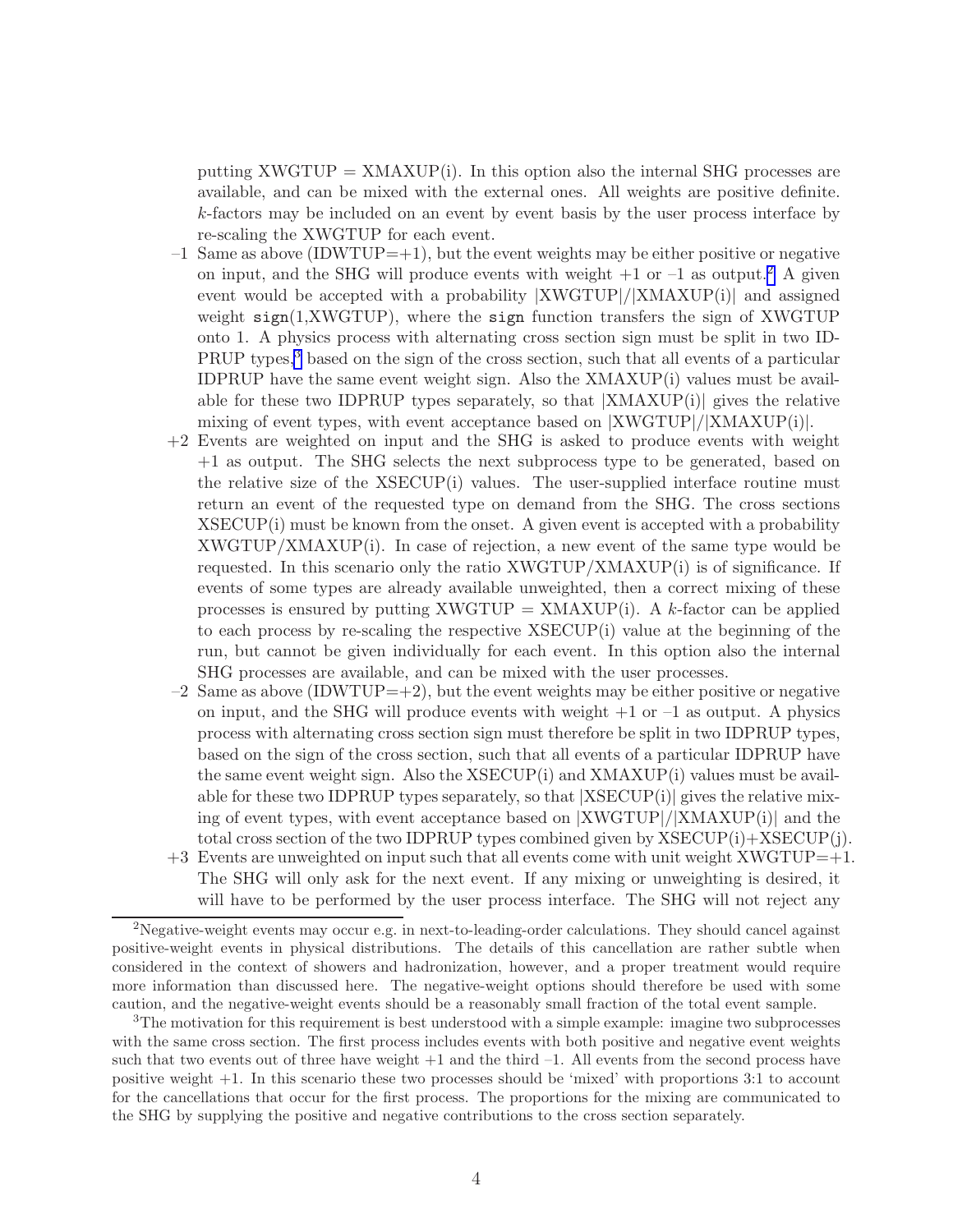<span id="page-4-0"></span>events (unless it encounters other kinds of problems). If a k-factor is desired, it is the responsibility of the user process interface. When events are read sequentially from an already existing file, this would imply one common  $k$ -factor for all processes. In this option it is not possible to mix with internal SHG processes.

- $-3$  Same as above (IDWTUP=+3), but the event weights may be either  $+1$  or  $-1$  on input. A single process identifier (IDPRUP) may include events with both positive and negative event weights.
- $+4$  Same as (IDWTUP= $+3$ ), but events are weighted on input and the average of the event weights (XWGTUP) is the cross section in pb. When histogramming results on analyzed events, these weights would have to be used. The SHG will only ask for the next event and will not perform any mixing or unweighting. Neither XSECUP nor XMAXUP needs to be known or supplied. In this option it is not possible to mix with internal SHG processes.
- $-4$  Same as (IDWTUP= $+4$ ), but event weights may be either positive or negative on input and the average of the event weights (XWGTUP) is the cross section. A single process identifier (IDPRUP) may include events with both positive and negative event weights.

|               | event selection | control of         | <b>XWGTUP</b>  |                |
|---------------|-----------------|--------------------|----------------|----------------|
| <b>IDWTUP</b> | according to    | mixing/unweighting | input          | output         |
| $+1$          | <b>XMAXUP</b>   | <b>SHG</b>         | $+$ weighted   | $+1$           |
| $-1$          | <b>XMAXUP</b>   | <b>SHG</b>         | $\pm$ weighted | $\pm 1$        |
| $+2$          | <b>XSECUP</b>   | <b>SHG</b>         | $+$ weighted   | $+1$           |
| $-2$          | <b>XSECUP</b>   | <b>SHG</b>         | $\pm$ weighted | $\pm 1$        |
| $+3$          |                 | user interface     | $+1$           | $+1$           |
| $-3$          |                 | user interface     | $+1$           | $+1$           |
| $+4$          |                 | user interface     | $+$ weighted   | $+$ weighted   |
|               |                 | user interface     | $\pm$ weighted | $\pm$ weighted |

Table 1: Summary of the options available for the master weight switch IDWTUP.

- integer NPRUP : the number of different user subprocesses i.e. LPRUP and other arrays will have NPRUP entries, LPRUP(1:NPRUP)
- double XSECUP(J) : the cross section for process  $J$  in  $pb$ This entry is mandatory for IDWTUP= $\pm 2$ .
- double XERRUP(J) : the statistical error associated with the cross section of process  $J$  in pb

It is not expected that this information will be used by the SHG, except perhaps for printouts. • double XMAXUP(J) : the maximum XWGTUP for process  $J$ 

- For the case of weighted events (IDWTUP= $\pm 1, \pm 2$ ), this entry is mandatory—though it need not be specified to a high degree of accuracy. If too small a number is specified, the SHG will issue a warning and increase  $XMAXUP(J)$ . This entry has no meaning for IDWTUP= $\pm 3,\pm 4$ .
- integer LPRUP(J) : a listing of all user process IDs that can appear in IDPRUP of HEPEUP for this run

When communicating between the user process and SHG, the LPRUP code will be used. Example: if  $LPRUP(1)=1022$ , then the SHG will ask for an event of type 1022, not 1.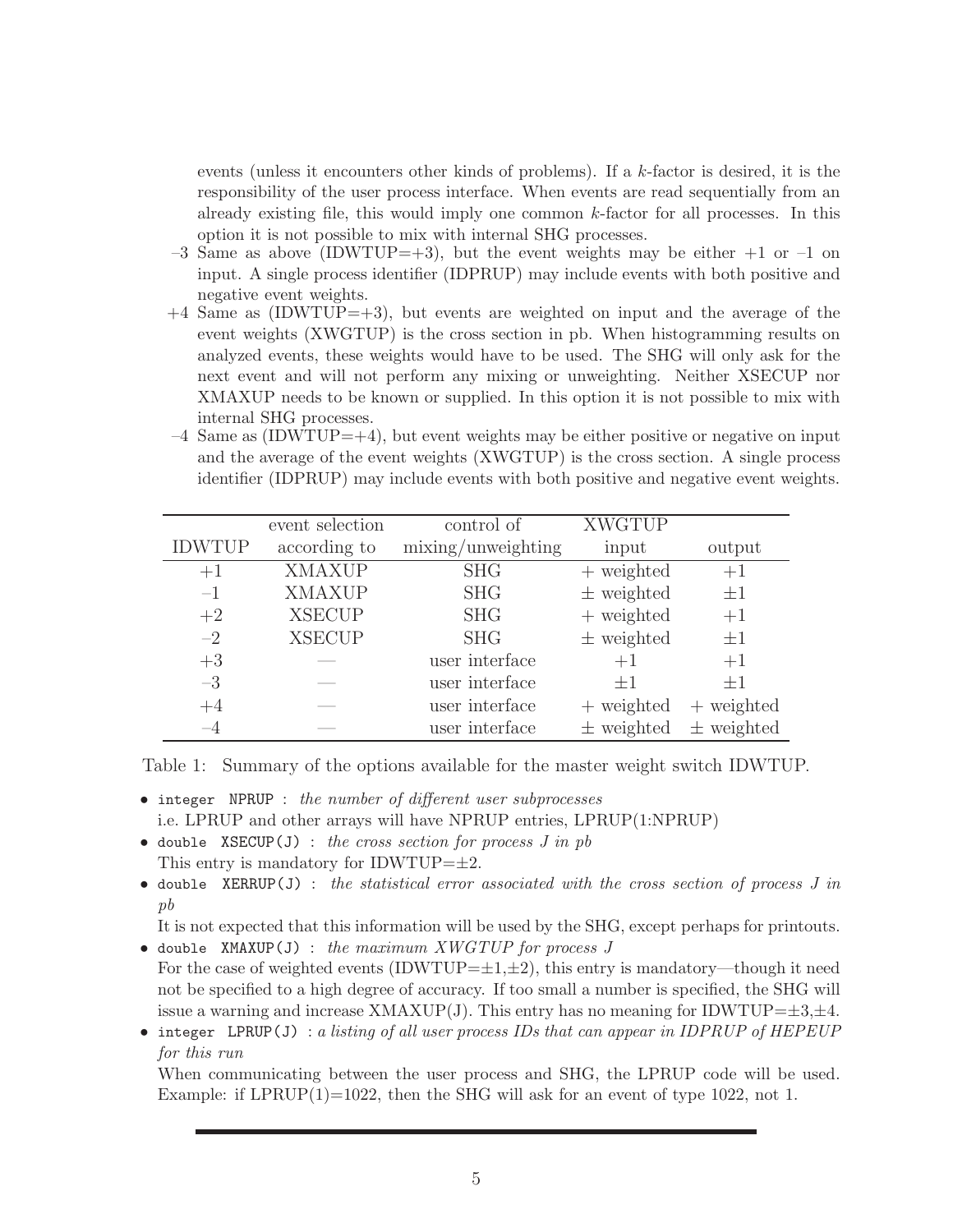# 2 'User Process' Event Information

```
integer MAXNUP
parameter ( MAXNUP=500 )
integer NUP, IDPRUP, IDUP, ISTUP, MOTHUP, ICOLUP
double precision XWGTUP, SCALUP, AQEDUP, AQCDUP,
+ PUP, VTIMUP, SPINUP
common /HEPEUP/ NUP, IDPRUP, XWGTUP, SCALUP, AQEDUP, AQCDUP,
+ IDUP(MAXNUP), ISTUP(MAXNUP), MOTHUP(2,MAXNUP),
+ ICOLUP(2,MAXNUP), PUP(5,MAXNUP), VTIMUP(MAXNUP),
+ SPINUP(MAXNUP)
```
HEPEUP 'User Process' Event Common Block

- parameter MAXNUP=500 : maximum number of particle entries
- integer NUP : number of particle entries in this event

An event with NUP=0 denotes the case where the user process is unable to provide an event of the type requested by the SHG (i.e. if the user process is providing events to the SHG by reading them sequentially from a file and the end of the file is reached).

 $\bullet$  integer IDPRUP : ID of the process for this event The process ID's are not intended to be generic. The entry is a hook which the event generators can use to translate into their own scheme, or use in print statements (e.g. so that cross section information can be shown per process).

When IDWTUP=  $\pm 1, \pm 2$  the next process to be generated is selected by the SHG, and so IDPRUP is set by the SHG. For IDWTUP=  $\pm 3, \pm 4$  the process is selected by the MEG, and IDPRUP is set by the MEG.

• double XWGTUP : event weight weighted events: if the user process supplies weighted events and the SHG is asked to produce unweighted events, this number will be compared against XMAXUP in the run common block HEPRUP for acceptance-rejection.

unweighted events: if the user process supplies events which have already been unweighted, this number should be set to  $+1$  (-1 for negative weight events in e.g. a NLO calculation).

The precise definition of XWGTUP depends on the master weight switch IDWTUP in the run common block. More information is given there.

- double SCALUP : scale of the event in  $GeV$ , as used for calculation of PDFs If the scale has not been defined, this should be denoted by setting the scale to  $-1$ .
- double AQEDUP : the QED coupling  $\alpha_{\rm QED}$  used for this event  $(e.g.~\frac{1}{128})$
- double AQCDUP : the QCD coupling  $\alpha_{\text{QCD}}$  used for this event

When  $\alpha_{\text{QED}}$  and/or  $\alpha_{\text{QCD}}$  is not relevant for the process, or in the case where the user process prefers to let the SHG use its defaults, AQEDUP=–1 and/or AQCDUP=–1 should be specified.

## ID, Status, and Parent-Child History

• integer IDUP(I) : particle ID according to Particle Data Group convention  $\lceil 14 \rceil$ undefined (and possibly non-physical) "particles" should be assigned IDUP=0 (i.e. the  $WZ$ particle in the example given in the MOTHUP description below)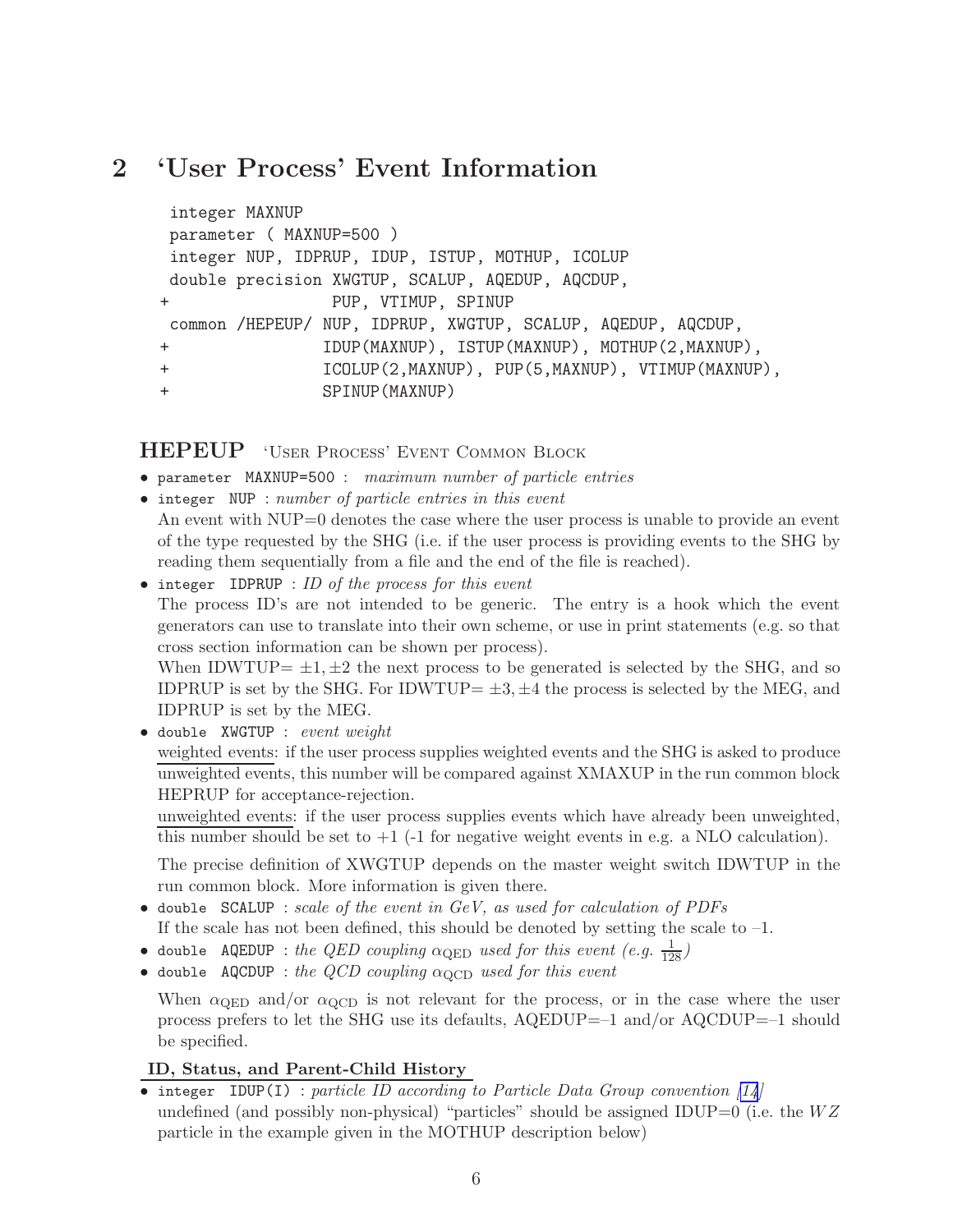- integer ISTUP(I) : status code
	- –1 Incoming particle
	- +1 Outgoing final state particle
	- $-2$  Intermediate space-like propagator defining an x and  $Q<sup>2</sup>$  which should be preserved
	- +2 Intermediate resonance, Mass should be preserved
	- $+3$  Intermediate resonance, for documentation only<sup>4</sup>
	- –9 Incoming beam particles at time  $t = -\infty$

The recoil from a parton shower (including photon emission) needs to be absorbed by particles in the event. Without special instructions, this can alter the mass of intermediate particles. The ISTUP flag  $+2$  allows the user process to specify which intermediate states should have their masses preserved, i.e. for  $e^+e^- \to Z^0 h^0 \to q\bar{q}b\bar{b}$ , the  $Z^0$  and  $h^0$  would be flagged with  $ISTUP=+2.$ 

The primary application of the ISTUP=–2 status code is deep inelastic scattering (a negative number is chosen for this status code because the propagator in some sense can be thought of as incoming). See the example below.

The status code ISTUP=–9 specifying incoming beams is not needed in most cases because the beam particle energy and identity is contained in the HEPRUP run information common block. The primary application of this status code will be non-collinear beams and/or runs for which the beam energy varies event by event (note that using the  $-9$  status code to vary the machine energy may produce problems if the SHG is asked to combine separate processes). The use of ISTUP=–9 entries is optional, and is only necessary when the information in HEPRUP is insufficient. If entries with ISTUP=–9 are specified, this information will override any information in HEPRUP.

#### • integer MOTHUP(2,I) : index of first and last mother

For decays, particles will normally have only one mother. In this case either MOTHUP $(2,I)=0$ or MOTHUP(2,I)=MOTHUP(1,I). Daughters of a 2  $\rightarrow$  n process have 2 mothers. This scheme does not limit the number of mothers, but in practice there will likely never be more than 2 mothers per particle.

The history (intermediate particles) will be used by the SHGs to decipher which combinations of particles should have their masses fixed and which particle decays should be "dressed" by the parton shower. Example: for  $q\bar{q}' \to W^- Z g \to l\bar{l} \nu l^+ l^- g$ , intermediate "particles"  $WZ$ , W, and Z could be specified with ISTUP=+2. Here the  $WZ$  "particle" would have its own entry in the common block with IDUP=0. The showering generator would preserve the invariant masses of these "particles" when absorbing the recoil of the parton shower.

In a case like  $e^+e^- \to \mu^+\mu^-\gamma$  proceeding via a  $\gamma^*/Z^0$ , where the matrix element contains an interference term between initial and final-state emission, this ambiguity in the parent-child history of the  $\gamma$  has to be resolved explicitly by the user process.

#### Color Flow

A specific choice of color flow for a particular event is often unphysical, due to interference effects. However, SHGs require a specific color state from which to begin the shower—it is the responsibility of the user process to provide a sensible choice for the color flow of a particular event.

<sup>&</sup>lt;sup>4</sup>Treatment of ISTUP(I)=+3 entries may be generator dependent (in particular see Ref. [[11\]](#page-13-0) for the special treatment in Pythia).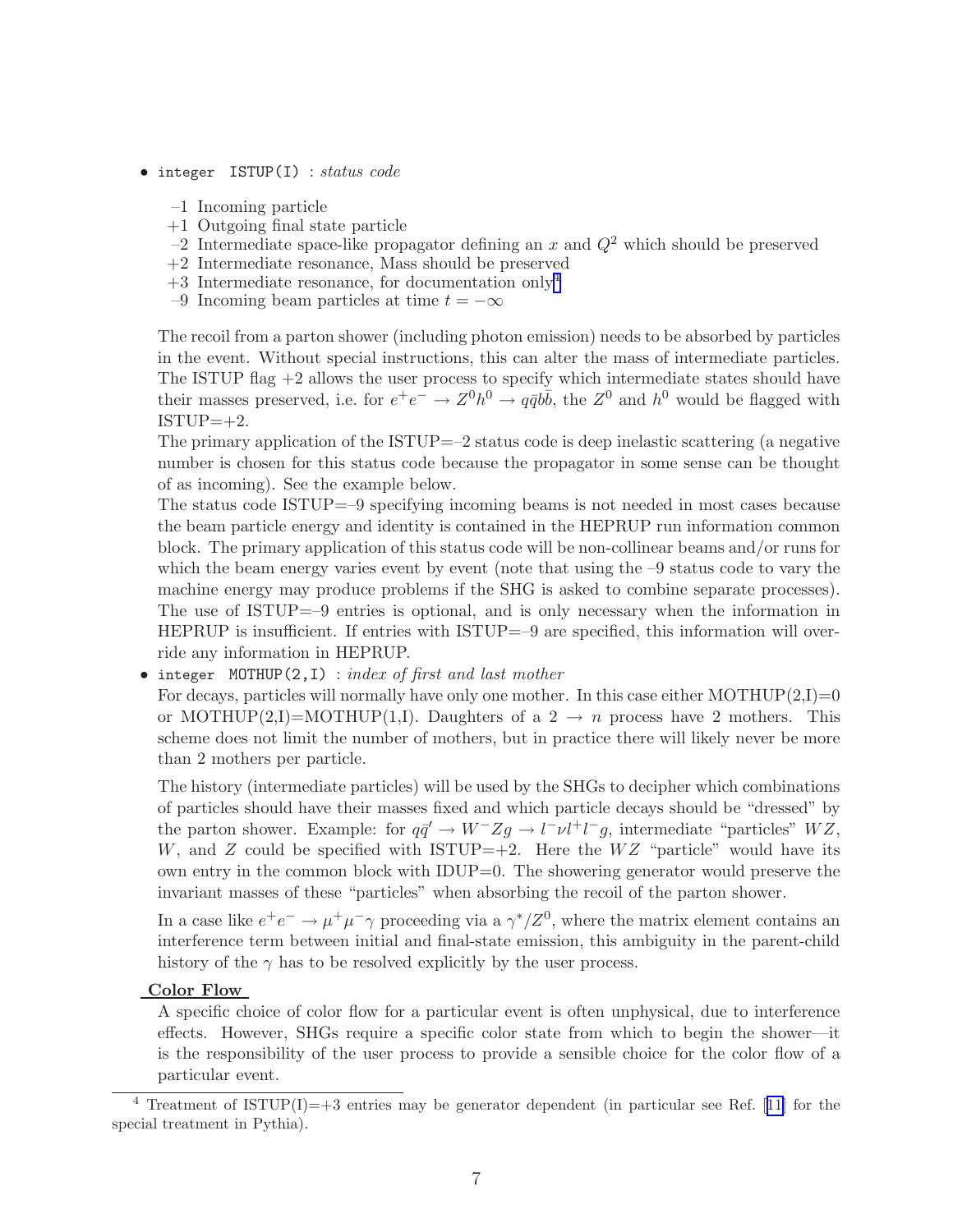- integer  $ICOLUP(1, I)$  : integer tag for the color flow line passing through the color of the particle
- integer  $ICOLUP(2, I)$  : integer tag for the color flow line passing through the anti-color of the particle

The tags can be viewed as numbering the different color lines in the  $N_C \to \infty$  limit. The color/anti-color of a particle are defined with respect to the physical time order of the process so as to allow a unique definition of color flow also through intermediate particles.

This scheme is chosen because it has the fewest ambiguities, and when used with the history information, it supports Baryon number violation (an example is given below).

To avoid confusion it is recommended that integer tags larger than MAXNUP (i.e. 500) are used. The actual value of the tag has no meaning beyond distinguishing the lines in a given process.

## Momentum and Position

• double PUP(5,I) : lab frame momentum  $(P_x, P_y, P_z, E, M)$  of particle in  $GeV$ 

The mass is the 'generated mass' for this particle,  $M^2 = E^2 - |\vec{p}|^2$  (i.e. not necessarily equal to the on-shell mass). The mass may be negative, which denotes negative  $M^2$  (i.e.  $M = 2$ implies  $M^2 = 4$  whereas  $M = -2$  implies  $M^2 = -4$ ).

Both E and M are needed for numerical reasons, the user should explicitly calculate and provide each one.

• double VTIMUP(I) : invariant lifetime  $c\tau$  (distance from production to decay) in mm Combined with the directional information from the momentum, this is enough to determine vertex locations. Note that this gives the distance of travel for the particle from birth to death, in this particular event, and not its distance from the origin.

## Spin / Helicity

• double SPINUP(I) : cosine of the angle between the spin-vector of particle I and the 3momentum of the decaying particle, specified in the lab frame

This scheme is neither general nor complete, but is chosen as the best compromise. The main foreseen application is  $\tau$ 's with a specific helicity. Typically a relativistic  $\tau^{-}$  ( $\tau^{+}$ ) from a  $W^{-}$  $(W^+)$  has helicity  $-1$  (+1) (though this might be changed by the boost to the lab frame), so SPINUP(I)=  $-1$  (+1). The use of a floating point number allows for the extension to the non-relativistic case. Unknown or unpolarized particles should be given  $SPINUP(I)=9$ . The lab frame is the frame in which the four-vectors are specified.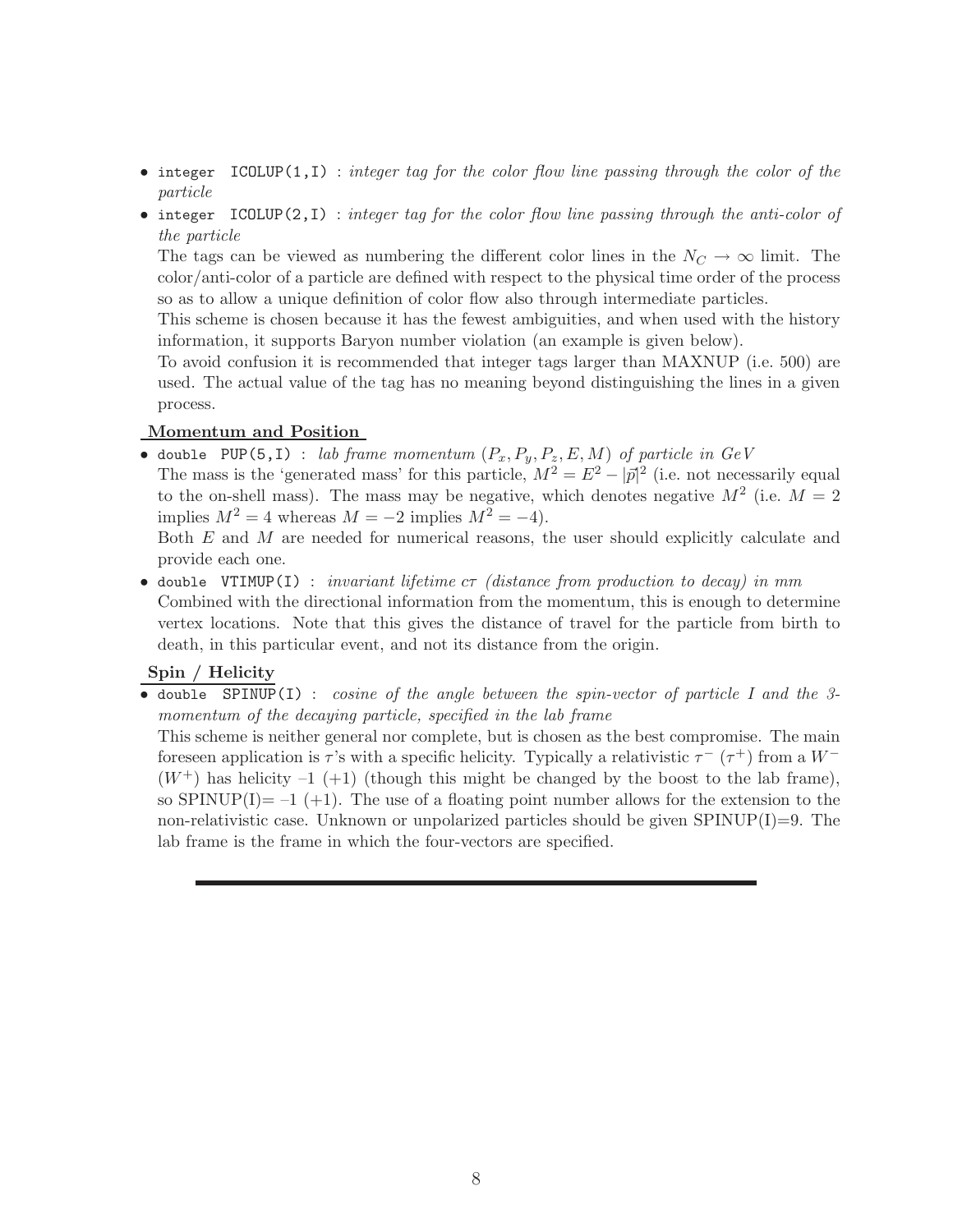# Example: hadronic  $t\bar{t}$  production



| ISTUP( | IDUP(                   | <b>MOTHU</b> | MOTHUP(<br>(2,I | <b>ICOLUP</b> | ICOLUP(<br>$(2,\Gamma)$ |
|--------|-------------------------|--------------|-----------------|---------------|-------------------------|
| — 1    | 21<br>$\left( q\right)$ |              |                 | 501           | 502                     |
| $-1$   | 21<br>$\overline{q}$    |              |                 | 503           | 501                     |
| $+2$   | $-6(t)$                 |              |                 |               | 502                     |
| $+2$   | 6(t)                    |              |                 | 503           |                         |
| $+1$   | $-5(b)$                 |              |                 |               | 502                     |
| $+1$   | $-24$ $(W^-)$           |              |                 |               |                         |
| $+1$   | 5(b)                    |              |                 | 503           |                         |
|        | $W^+$<br>24             |              |                 |               |                         |

The t and  $\bar{t}$  are given ISTUP=+2, which informs the SHG to preserve their invariant masses when showering and hadronizing the event. An intermediate s-channel gluon has been drawn in the diagram, but since this graph cannot be usefully distinguished from the one with a t-channel top exchange, an entry has not been included for it in the event record.

The definition of a line as 'color' or 'anti-color' depends on the orientation of the graph. This ambiguity is resolved by defining color and anti-color according to the physical time order. A quark will always have its color tag  $ICOLUP(1,I)$  filled, but never its anti-color tag  $ICOLUP(2,I)$ . The reverse is true for an anti-quark, and a gluon will always have information in both  $ICOLUP(1,I)$  and  $ICOLUP(2,I)$  tags.

Note the difference in the treatment by the parton shower of the above example, and an identical final state, where the intermediate particles are not specified: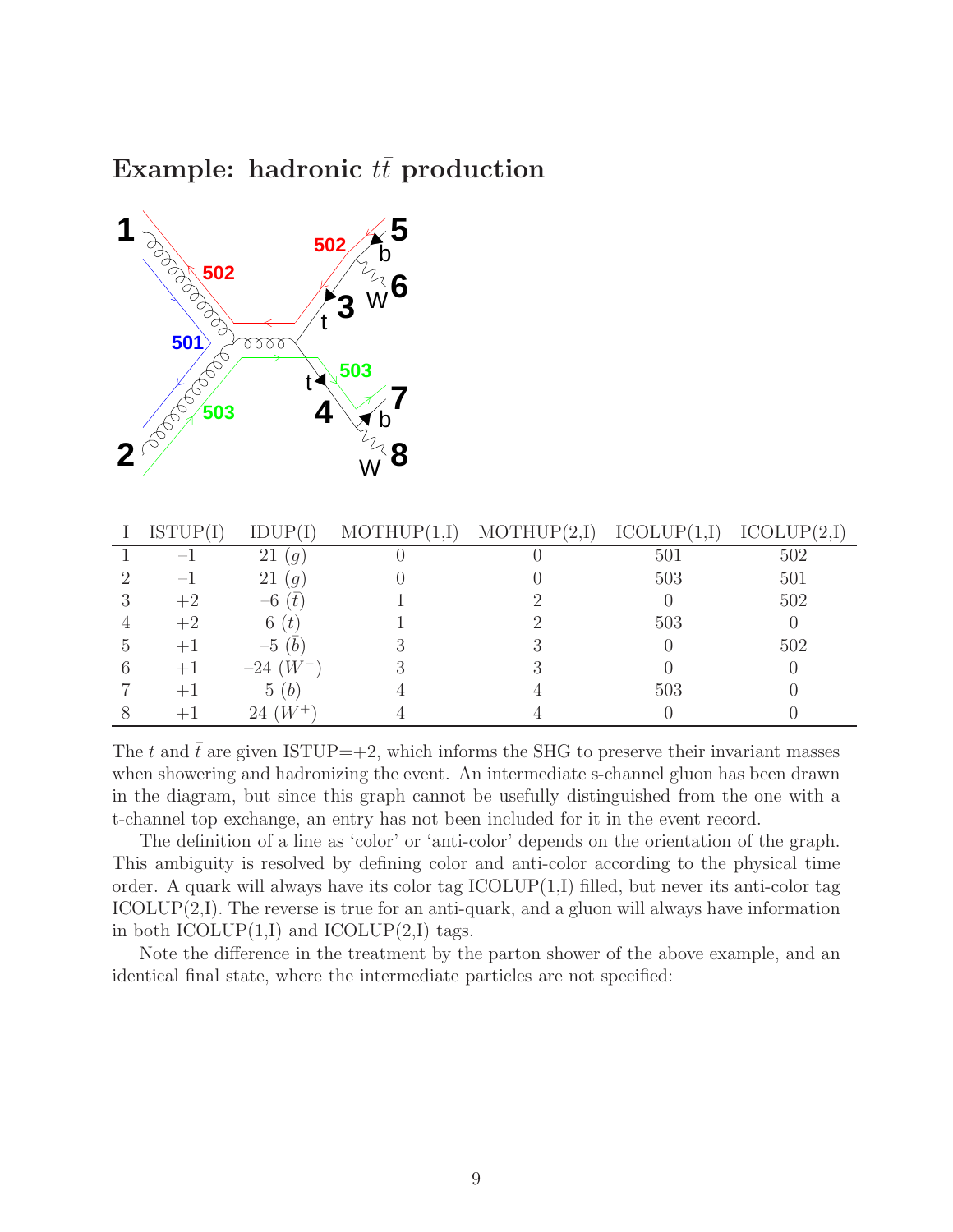|    | ISTUP(                   | IDHP/I               | MOTHUP(1,I) | MOTHUP(2,I) | ICOLUP(1,I) | ICOLUP(2,I) |
|----|--------------------------|----------------------|-------------|-------------|-------------|-------------|
|    | $\overline{\phantom{a}}$ | 21<br>$\mathcal{G}$  |             |             | 501         | 502         |
|    |                          | 21<br>$\overline{g}$ |             |             | 503         | 501         |
| ., |                          | $-5(b)$              |             |             |             | 502         |
|    | $+1$                     | $-24$ $(W^-)$        |             |             |             |             |
|    | $+1$                     | 5(b)                 |             |             | 503         |             |
|    |                          | $W^+$<br>24          |             |             |             |             |

In this case the parton shower will evolve the  $b, \bar{b}$  without concern for the invariant mass of any pair of particles. Thus the parton shower may alter the invariant mass of the  $Wb$  system (which may be undesirable if the  $Wb$  was generated from a top decay).

# Example:  $gg \rightarrow gg$



| ISTUP(I)                 | IDUP(I)             | MOTHUP(1,I) | MOTHUP(2,I) | ICOLUP(1,I)     | ICOLUP(2,I) |
|--------------------------|---------------------|-------------|-------------|-----------------|-------------|
| $\overline{\phantom{m}}$ | 21<br>$\mathcal{G}$ |             |             | 50 <sub>1</sub> | 502         |
| $^{-1}$                  | 21<br>(g)           |             |             | 502             | 503         |
| $+1$                     | 21<br>(g)           |             |             | 501             | 504         |
|                          | $\overline{g}$      |             |             | 504             | 503         |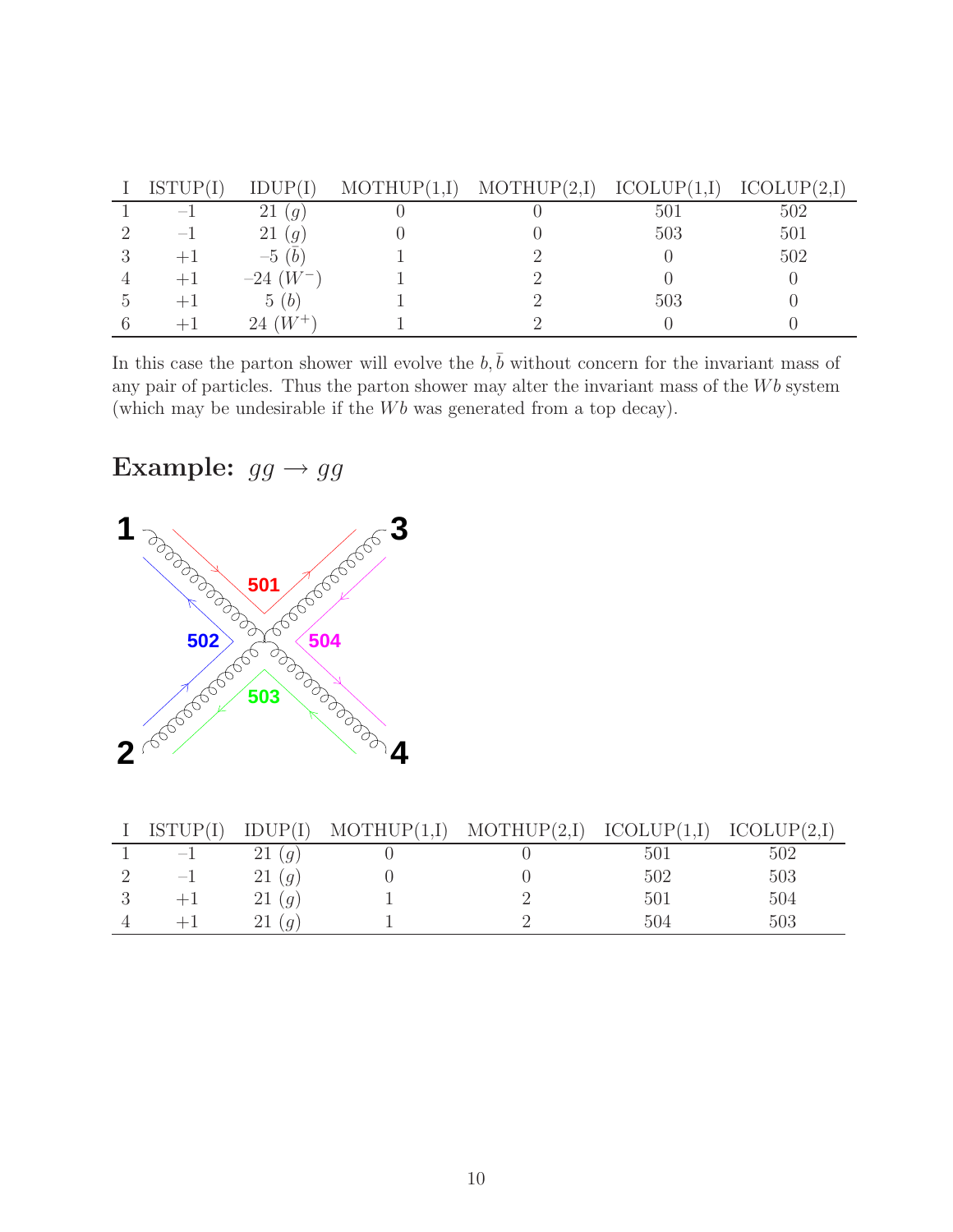# Example: Baryon number violation in decays



| ISTUP(I) | IDUP(I)                   | MOTHUP(1,I) | MOTHUP(2,I) | ICOLUP(1,I) | ICOLUP(2,I) |
|----------|---------------------------|-------------|-------------|-------------|-------------|
|          | $e^-$                     |             |             |             |             |
| $-1$     | $-11$ ( $e^+$ )           |             |             |             |             |
| $+2$     | $23~(Z^0)$                |             |             |             |             |
| $+2$     | $-1000002$<br>$(\bar{u})$ |             |             |             | 501         |
| $+2$     | 1000002 $(\tilde{u})$     |             |             | 501         |             |
| $+1$     | $\overline{d}$            |             |             | 502         |             |
|          | d                         |             |             | 503         |             |
|          | $-1$ .<br>d               |             |             |             | 504         |
|          | $-1$                      |             |             |             | 505         |

Three "dangling" color lines intersect at the vertex joining the  $\tilde{\vec{q}}$ , q, q' (and  $\tilde{\vec{q}}$ ,  $\vec{q}$ ,  $\vec{q}'$ ), which corresponds to a Baryon number source (sink) of  $+1$  (-1), and will be recognizable to the SHGs.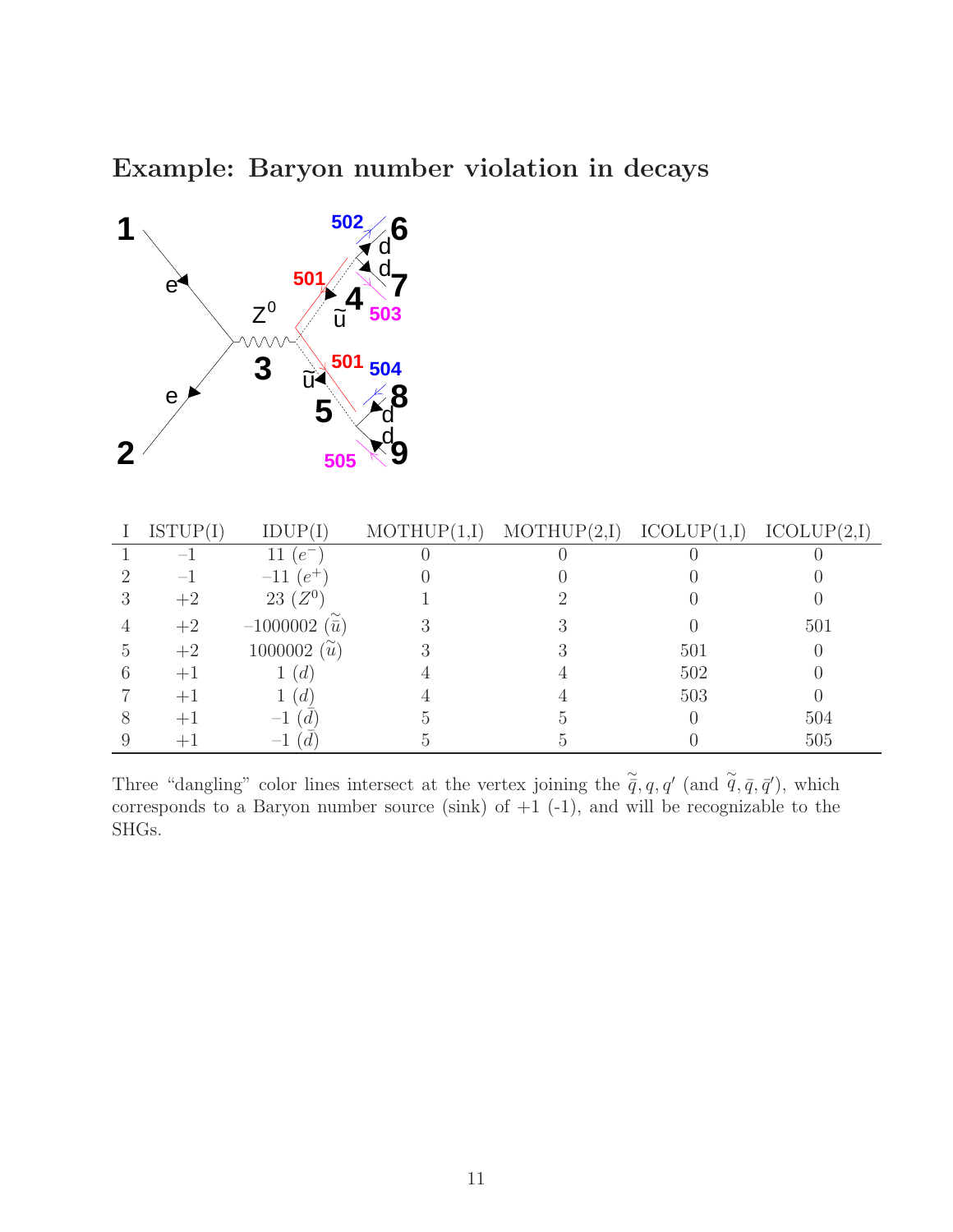Example: Baryon number violation in production



| <b>ISTUP</b>             |                           | MOTHUP(1,I) | MOTHUP(2,I) | ICOLUP(1,I) | ICOLUP(2,I) |
|--------------------------|---------------------------|-------------|-------------|-------------|-------------|
| $\overline{\phantom{0}}$ | $\mathfrak{a}$            |             |             | 501         |             |
|                          | $\mathfrak{a}$            |             |             | 502         |             |
| $+2$                     | $-1000002$<br>$(\bar{u},$ |             |             |             | 503         |
| $+1$                     | $-2(\bar{u})$             |             |             |             | 503         |
|                          | $\sim 0$<br>1000022       |             |             |             |             |

Example: deep inelastic scattering

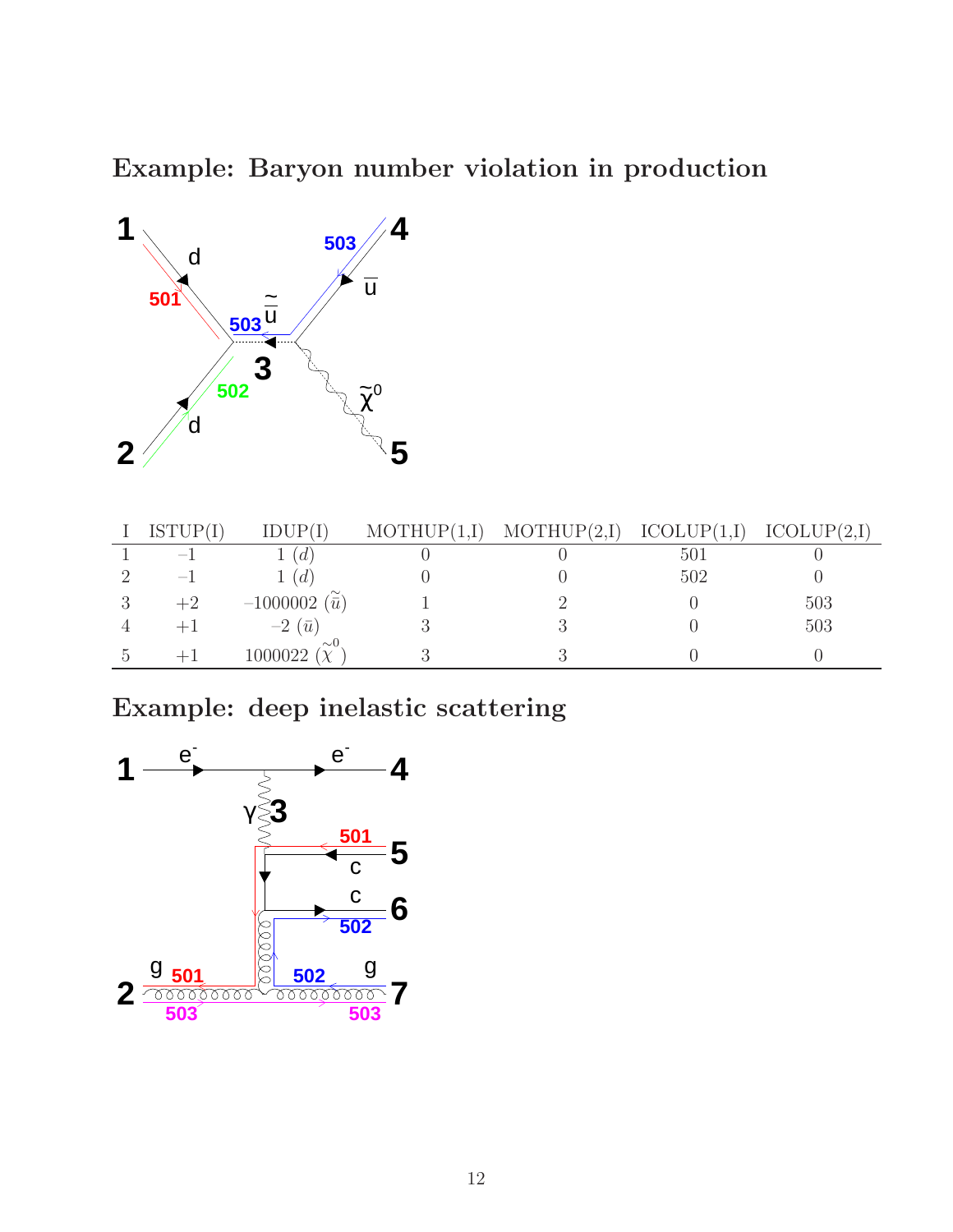<span id="page-12-0"></span>

| ISTUP(I)                 | IDUP(I)              | MOTHUP(1,I) | MOTHUP(2,I) | ICOLUP(1,I) | ICOLUP(2,I) |
|--------------------------|----------------------|-------------|-------------|-------------|-------------|
|                          | $e^-$                |             |             |             |             |
| $\overline{\phantom{0}}$ | 21<br>$\overline{q}$ |             |             | 503         | 501         |
| $-2$                     | 22 $(\gamma)$        |             |             |             |             |
|                          | $(e^-$<br>11.        |             |             |             |             |
|                          | $-4\ (\bar{c})$      |             |             |             | 501         |
|                          | 4(c)                 |             |             | 502         |             |
|                          | $\mathfrak{q}$       |             |             | 503         | 502         |

For DIS, the x and  $q^2$  of the  $\gamma$  should not be altered by the parton shower, so the  $\gamma$  is given ISTUP=–2. We have not specified the internal quark and gluon lines which will be dressed by the parton shower, such that the partonic event configuration may be drawn as follows,



If information about the quark and gluon propagators is desired (i.e for human readability), then those entries may be included with status code  $ISTUP = +3$ .

# References

- [1] A. Pukhov et al., [hep-ph/9908288](http://arXiv.org/abs/hep-ph/9908288).
- [2] T. Ishikawa, T. Kaneko, K. Kato, S. Kawabata, Y. Shimizu and H. Tanaka [MINAMI-TATEYA group Collaboration], KEK-92-19.
- [3] T. Stelzer and W. F. Long, Comput. Phys. Commun. 81, 357 (1994)[[hep-ph/9401258\]](http://arXiv.org/abs/hep-ph/9401258).
- [4] F. A. Berends, H. Kuijf, B. Tausk and W. T. Giele, Nucl. Phys. B 357, 32 (1991).
- [5] F. Caravaglios, M. L. Mangano, M. Moretti and R. Pittau, Nucl. Phys. B 539, 215 (1999)[[hep-ph/9807570\]](http://arXiv.org/abs/hep-ph/9807570).
- [6]G. Corcella et al., JHEP **0101**, 010 (2001) [[hep-ph/0011363](http://arXiv.org/abs/hep-ph/0011363)].